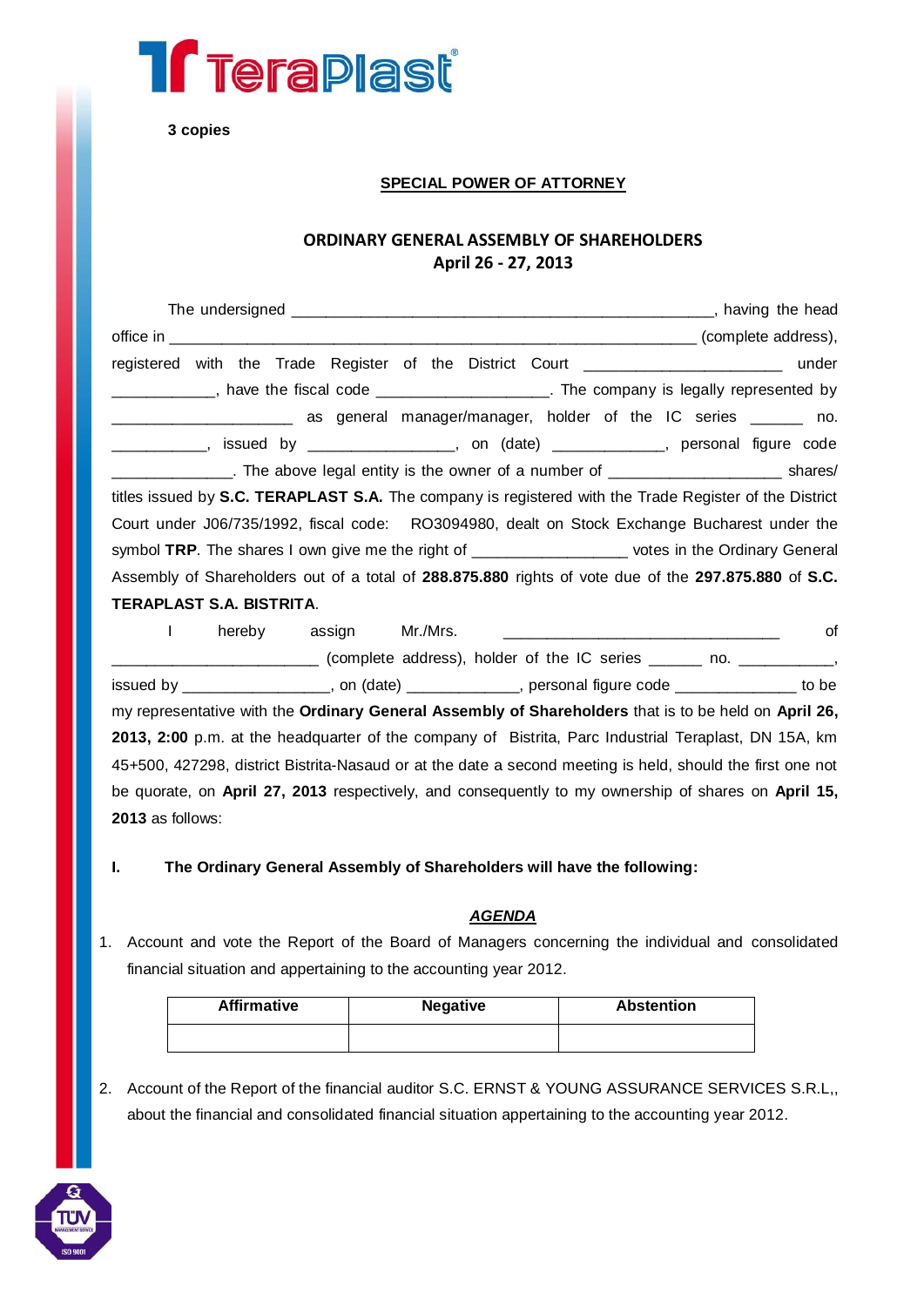| <b>Affirmative</b> | <b>Negative</b> | <b>Abstention</b> |
|--------------------|-----------------|-------------------|
|                    |                 |                   |
|                    |                 |                   |

3. Account and vote of the individual financial situation and appertaining to the accounting year 2012 on the basis of the Report of the Board of Managers and the Report of the Financial Audit of the Company.

| <b>Affirmative</b> | <b>Negative</b> | <b>Abstention</b> |
|--------------------|-----------------|-------------------|
|                    |                 |                   |

4. Account and vote of the consolidated financial situation and appertaining to the accounting year 2012 on the basis of the Report of the Board of Managers and the Report of the Financial Audit of the Company.

| <b>Affirmative</b> | <b>Negative</b> | <b>Abstention</b> |
|--------------------|-----------------|-------------------|
|                    |                 |                   |

5. Discharge of clearing of the Board of Managers for the accounting year 2012.

| <b>Affirmative</b> | <b>Negative</b> | <b>Abstention</b> |
|--------------------|-----------------|-------------------|
|                    |                 |                   |

6. Accounting and voting of the Budget of incomes and costs appertaining of the accounting year 2013.

| <b>Affirmative</b> | <b>Negative</b> | <b>Abstention</b> |
|--------------------|-----------------|-------------------|
|                    |                 |                   |

7. Accounting and voting of the Investment Programme appertaining to the accounting year 2013.

| <b>Affirmative</b> | <b>Negative</b> | <b>Abstention</b> |
|--------------------|-----------------|-------------------|
|                    |                 |                   |

8. Setting the remuneration of the members of the Board of Managers for 2013.

| <b>Affirmative</b> | <b>Negative</b> | <b>Abstention</b> |
|--------------------|-----------------|-------------------|
|                    |                 |                   |

9. Setting the remuneration of the financial auditor for the accounting year 2013.

| <b>Affirmative</b> | <b>Negative</b> | <b>Abstention</b> |
|--------------------|-----------------|-------------------|
|                    |                 |                   |

10. Setting the registration date that serves to identify the shareholders who are to be affected by the decisions taken by the Ordinary Assembly of the Shareholders. The Board of Managers suggests May 13, 2013.